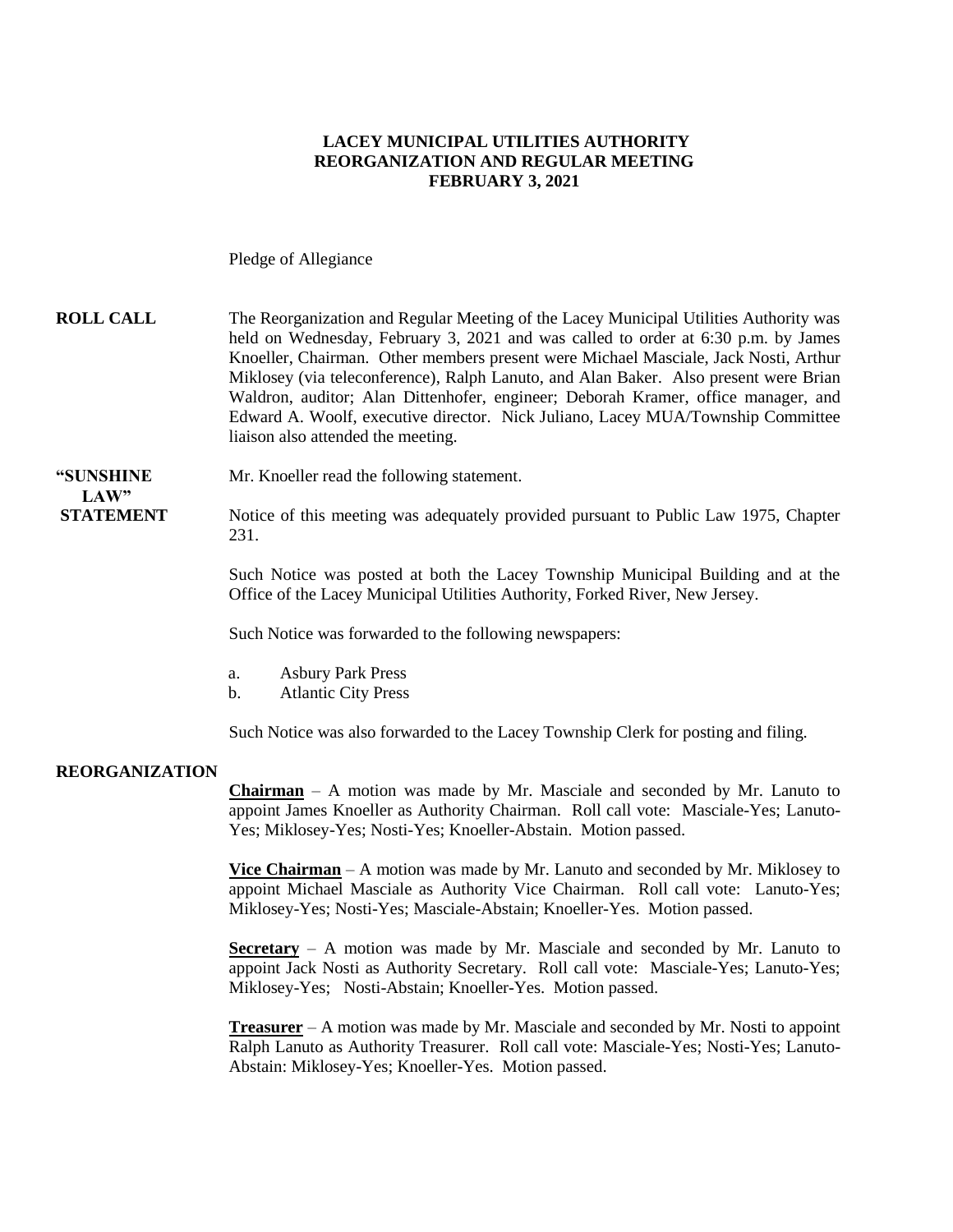### **RESOLUTION NO. 2021-07- AUTHORIZE REGULAR MEETING SCHEDULE**

A motion was made by Mr. Nosti and seconded by Mr. Masciale to adopt *Resolution No. 2021-07, Resolution of the Lacey Municipal Utilities Authority, County of Ocean, State of New Jersey*, *Authorizing Regular Meeting Schedule.* Roll call vote: Nosti-Yes; Masciale-Yes; Lanuto-Yes; Miklosey-Yes; Knoeller-Yes. Motion passed.

## **PROFESSIONAL**

**APPOINTMENTS** Mr. Woolf stated the administrative staff of the Authority received and reviewed the submissions of qualifications for professional service contracts. The Fair and Open process was utilized in determining the most qualified professionals; therefore, he recommends the following professionals be appointed to the Lacey Municipal Utilities Authority.

> **RESOLUTION NO. 2021-08 - APPOINT ENGINEER – REMINGTON AND VERNICK ENGINEERS** - A motion was made by Mr. Nosti and seconded by Mr. Masciale to adopt *Resolution No. 2021-08, Resolution of the Lacey Municipal Utilities Authority, County of Ocean, State of New Jersey, Appointing the Firm Remington and Vernick Engineers as Authority Consulting Engineers*. Roll call vote: Nosti-Yes; Masciale-Yes; Lanuto-Yes; Miklosey-Yes; Knoeller-Yes. Motion passed.

> **RESOLUTION NO. 2021-09 – APPOINT ATTORNEY – JERRY J. DASTI OF THE FIRM DASTI, MURPHY, McGUCKIN, ULAKY, KOUTSOURIS & CONNORS, P.C.** – Mr. Nosti stated the Township has had a longstanding agreement where the attorney for the Township would not also be the attorney for the LMUA. Mr. Woolf outlined the criteria in making the decision in appointing an attorney. He stated the Authority utilizes the fair and open process where the Authority receives and opens sealed bids. The qualifications are then measured to what the Authority's standards are, which is experience and rate structure. Mr. Nosti stated he understands the fair and open process, however, the Township had an agreement for years and does not recommend breaking that agreement. Mr. Knoeller stated he is not aware of any type of agreement in this regard. Two competent attorneys submitted bids. One has more experience than the other, as well as a lower rate structure. The Authority has no choice but to appoint Jerry Dasti as the Authority's attorney. A motion was made by Mr. Masciale and seconded by Mr. Miklosey to adopt *Resolution No. 2021-09, Resolution of the Lacey Municipal Utilities Authority, County of Ocean, State of New Jersey, Appointing Jerry J. Dasti of the Firm Dasti, Murphy*, *McGuckin, Ulaky, Koutsouris & Connors as Authority Attorney*. Roll call vote: Masciale-Yes; Miklosey-Yes; Lanuto-Yes; Nosti-No; Knoeller-Yes. Motion passed.

### **RESOLUTION NO. 2021-10 – APPOINT AUDITOR – HOLMAN, FRENIA &**

**ALLISON, PC** – A motion was made by Mr. Lanuto and seconded by Mr. Nosti to adopt *Resolution No. 2021-10, Resolution of the Lacey Municipal Utilities Authority, County of Ocean, State of New Jersey, Appointing the Firm Holman, Frenia, & Allison P.C as Authority Auditor*. Roll call vote: Lanuto-Yes; Nosti-Yes; Miklosey-Yes; Masciale-Yes; Knoeller-Yes. Motion passed.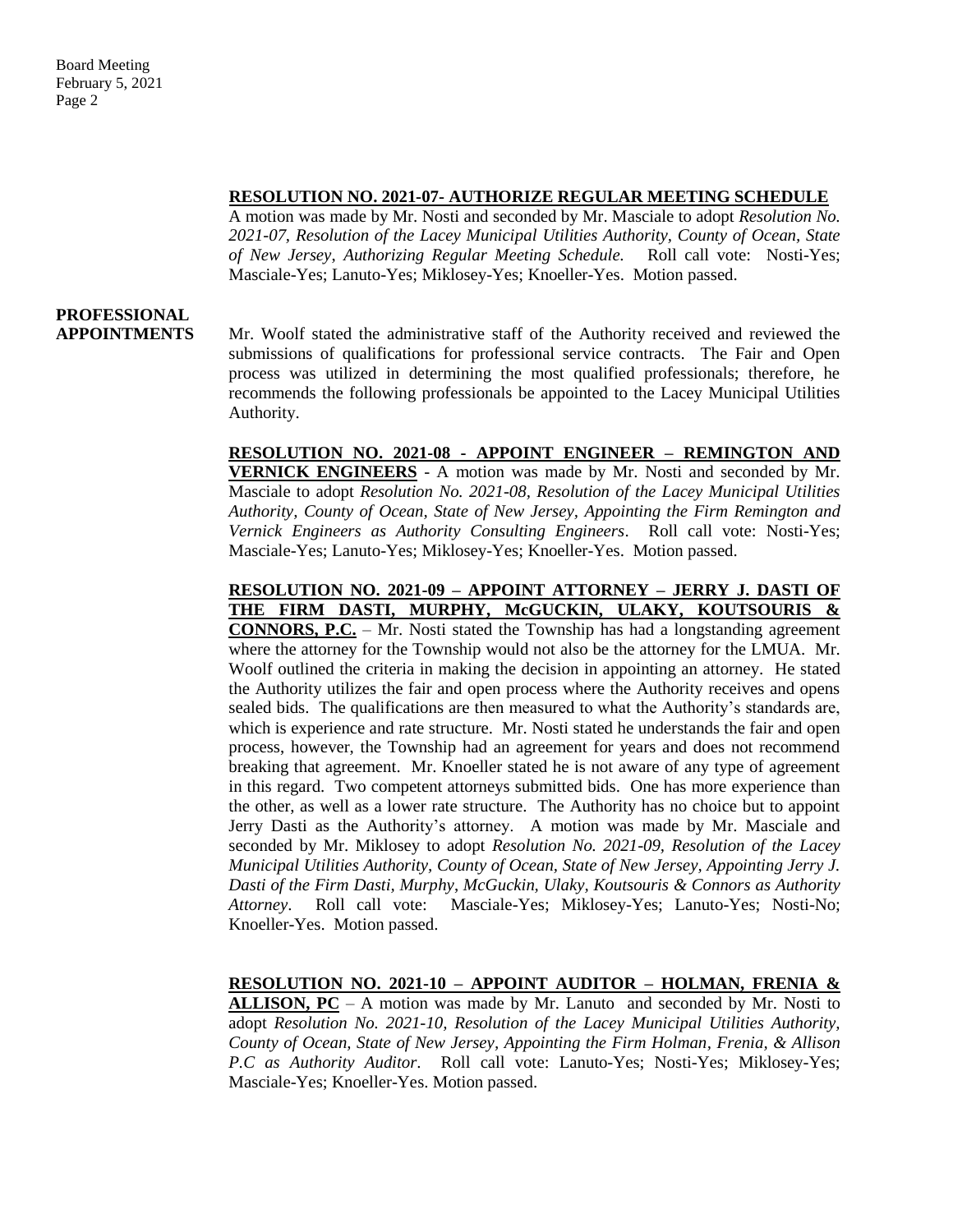### **RESOLUTION NO. 2021-11 – APPOINT LABOR COUNSEL – JERRY J. DASTI OF THE FIRM DASTI, MURPHY, MCGUCKIN, ULAKY, KOUTSOURIS &**

**CONNORS** – A motion was made by Mr. Miklosey and seconded by Mr. Lanuto to adopt *Resolution No. 2021-11, Resolution of the Lacey Municipal Utilities Authority, County of Ocean, State of New Jersey, Appointing Jerry J. Dasti, Esq. of the firm Dasti, Murphy, McGuckin, Ulaky, Koutsouris & Connors, P.C. as Authority Labor Counsel*. Roll call vote: Miklosey-Yes; Lanuto-Yes; Nosti-No; Masciale-Yes; Knoeller-Yes. Motion passed.

**RESOLUTION NO. 2021-12 – APPOINT RISK MANAGEMENT CONSULTANT CONNOR STRONG COMPANIES, INC.** – A motion was made by Mr. Nosti and seconded by Mr. Masciale to adopt *Resolution No. 2021-12, Resolution of the Lacey Municipal Utilities Authority, County of Ocean, State of New Jersey, Appointing Connor Strong Companies, Inc. as Authority Risk Management Consultant.* Roll call vote: Nosti-Yes; Masciale-Yes; Lanuto-Yes; Miklosey-Yes; Knoeller-Yes. Motion passed

**RESOLUTION NO. 2021-13 – APPOINT PUBLIC AGENCY COMPLIANCE OFFICER – EDWARD A. WOOLF** - A motion was made by Mr. Masciale and seconded by Mr. Nosti to adopt *Resolution No. 2021-13, Resolution of the Lacey Municipal Utilities Authority, County of Ocean, State of New Jersey, Appointing Edward A. Woolf as Public Agency Compliance Officer, P.L. 1975, c. 127*. Roll call vote: Masciale-Yes; Nosti-Yes; Lanuto-Yes; Miklosey-Yes; Knoeller-Yes. Motion passed.

**RESOLUTION NO. 2021-14 – APPOINT PERSONNEL OFFICER – EDWARD A. WOOLF** – A motion was made by Mr. Masciale and seconded by Mr. Nosti to adopt *Resolution No. 2021-14, Resolution of the Lacey Municipal Utilities Authority, County of Ocean, State of New Jersey, Appointing Edward A. Woolf as Personnel Officer*. Roll call vote: Masciale-Yes; Nosti;-Yes; Lanuto-Yes; Miklosey-Yes; Knoeller-Yes. Motion passed.

**RESOLUTION NO. 2021-15 – APPOINT FUND COMMISSIONERS AND ALTERNATE FUND COMMISSIONER TO THE NEW JERSEY UTILITY AUTHORITIES JOINT INSURANCE FUND** – A motion was made by Mr. Nosti and seconded by Mr. Lanuto to adopt *Resolution No. 2021-15, Resolution of the Lacey Municipal Utilities Authority, County of Ocean, State of New Jersey, Appointing Fund Commissioners and Alternate Fund Commissioner for the New Jersey Utilities Authorities Joint Insurance Fund*. Roll call vote: Nosti-Yes; Lanuto-Yes; Miklosey-Yes; Masciale-Yes; Knoeller-Yes. Motion passed.

**RESOLUTION NO. 2021-16 – APPOINT COMPANY PHYSICIAN – WORKNET OCCUPATIONAL MEDICINE** – A motion was made by Mr. Masciale and seconded by Mr. Miklosey to adopt *Resolution No. 2021-16, Resolution of the Lacey Municipal Utilities Authority, County of Ocean, State of New Jersey, Appointing WORKNET Occupational Medicine as Company Physician*. Roll call vote: Masciale-Yes; Nosti-Yes; Lanuto-Yes; Miklosey-Yes; Yes; Knoeller-Yes. Motion passed.

**RESOLUTION NO. 2021-17 – APPOINT COMPUTER CONSULTANT – CSI COMPUTERS** – A motion was made by Mr. Lanuto and seconded by Mr. Nosti to adopt *Resolution No. 2021-17, Resolution of the Lacey Municipal Utilities Authority, County of Ocean, State of New Jersey, Appointing CSI Consultants Computer Consultant.*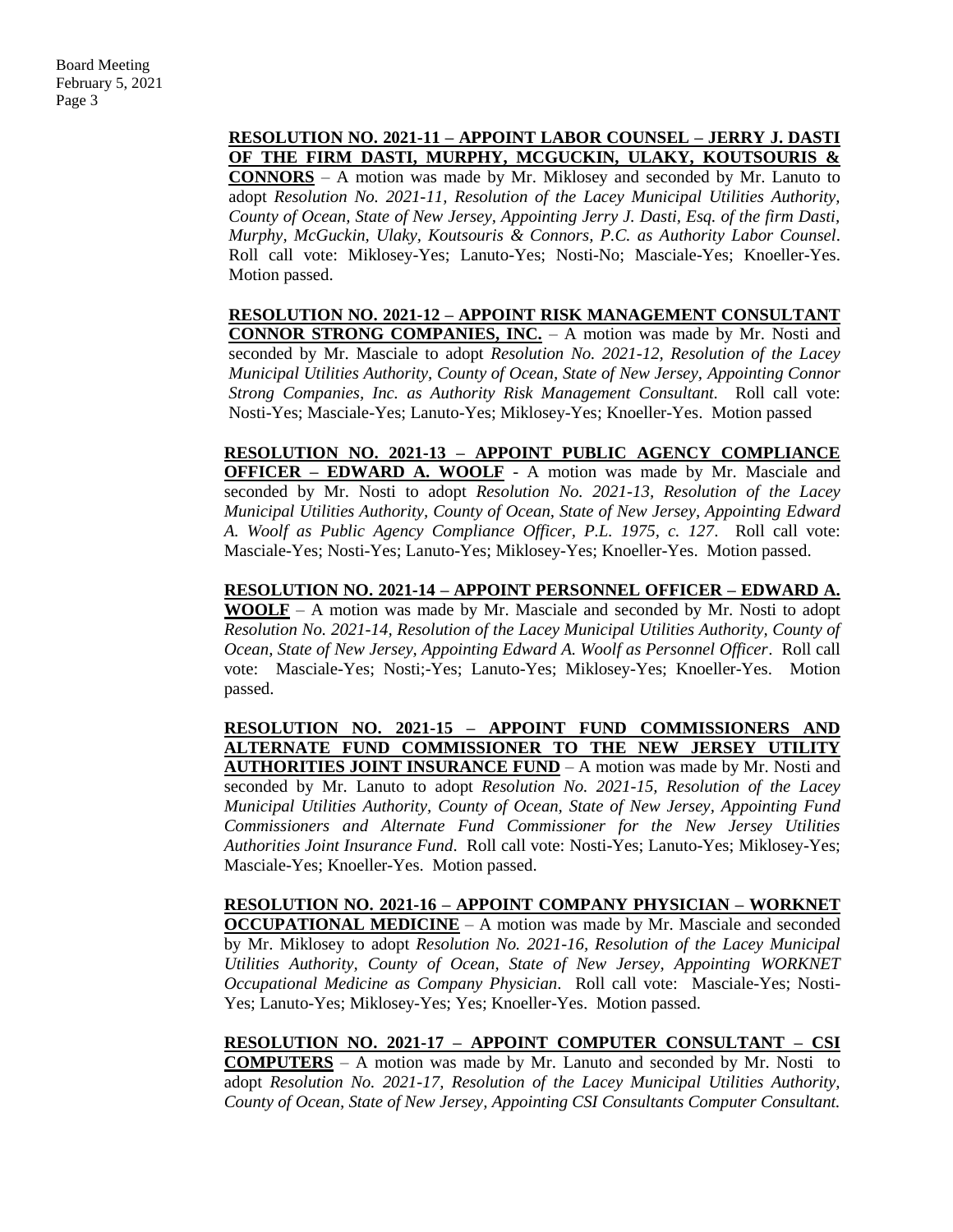Roll call vote: Lanuto-Yes; Nosti-Yes; Miklosey-Yes; Masciale-Yes; Knoeller-Yes. Motion passed.

**RESOLUTION NO. 2021-18 – APPOINT COMPANY ACCOUNTING CONSULTANT - WILLIAM E. ANTONIDES AND COMPANY**– A motion was made by Mr. Lanuto and seconded by Mr. Nosti to adopt *Resolution No. 2021-18, Resolution of the Lacey Municipal Utilities Authority, County of Ocean, State of New Jersey, Appointing William E. Antonides and Company as Accounting Consultant.* Roll call vote: Lanuto-Yes; Nosti-Yes; Miklosey-Yes; Masciale-Yes; Knoeller-Yes. Motion passed.

**RESOLUTION NO. 2021-19 – APPOINT FINANCIAL ADVISOR – ACACIA FINANCIAL** – A motion was made by Mr. Masciale and seconded by Mr. Nosti to adopt *Resolution No. 2021-19, Resolution of the Lacey Municipal Utilities Authority, County of Ocean, State of New Jersey, Appointing Acacia Financial Group.* Roll call vote: Masciale-Yes; Nosti-Yes; Lanuto-Yes; Miklosey-Yes; Knoeller-Yes. Motion passed.

# **APPROVAL**

**OF MINUTES Regular Meeting of January 6, 2021 -** A motion was made by Mr. Masciale and seconded by Mr. Lanuto to approve the minutes of the Regular Meeting of January 6, 2021. Roll call vote: Masciale-Yes; Lanuto-Yes; Miklosey-Yes; Nosti-Yes; Knoeller-Yes. Motion passed.

### **EXECUTIVE DIRECTOR'S**

**REPORT Cash Balance Report - Period Ending December 31, 2020** - Mr. Woolf summarized the cash balances for period ending December 31, 2020 as follows: Total cash balance for the unrestricted accounts were \$11,386,019.63, with earnings of \$14,697.60. Total cash balance for the restricted accounts held by the trustee were \$3,855,943.62, with earnings of \$4,008.37. Current period interest on the restricted and unrestricted accounts was \$18,705.97. Year-to-date earnings on all interest bearing accounts were \$269,079.11.

> **Resolution 2021-06 – Award Contract – Furnish and Delivery of Water Meters** – On recommendation by the executive director, a motion was made by Mr. Masciale and seconded by Mr. Nosti to adopt *Resolution 2021-06, Resolution of the Lacey Municipal Utilities Authority, County of Ocean, State of New Jersey, Awarding a Contract for the Furnishing and Delivery of Water Meters and AMI Smartpoint Radio Units for 2021.*  This contract was awarded to Core & Main in the amount of \$80,700.00. Roll call vote: Masciale-Yes; Nosti-Yes; Lanuto-Yes; Miklosey-Yes; Knoeller-Yes. Motion passed.

> **Water Meter AMR Project** – Mr. Woolf requested authorization to receive bids for the Water Meter AMR Project. He explained there is a plan to install radio antennas on the water tanks, and outfit all of the homes with a device to read radio meter readings. Presently, a laptop computer is used to do the reads and that technology is outdated. Mr. Miklosey recommends checking the first 2025 reads to make sure it is operating properly. A motion was made by Mr. Nosti and seconded by Mr. Masciale authorizing the executive director to receive bids for the Water Meter AMR Project. Roll call vote: Nosti-Yes; Masciale-Yes; Lanuto-Yes; Miklosey-Yes; Knoeller-Yes. Motion passed.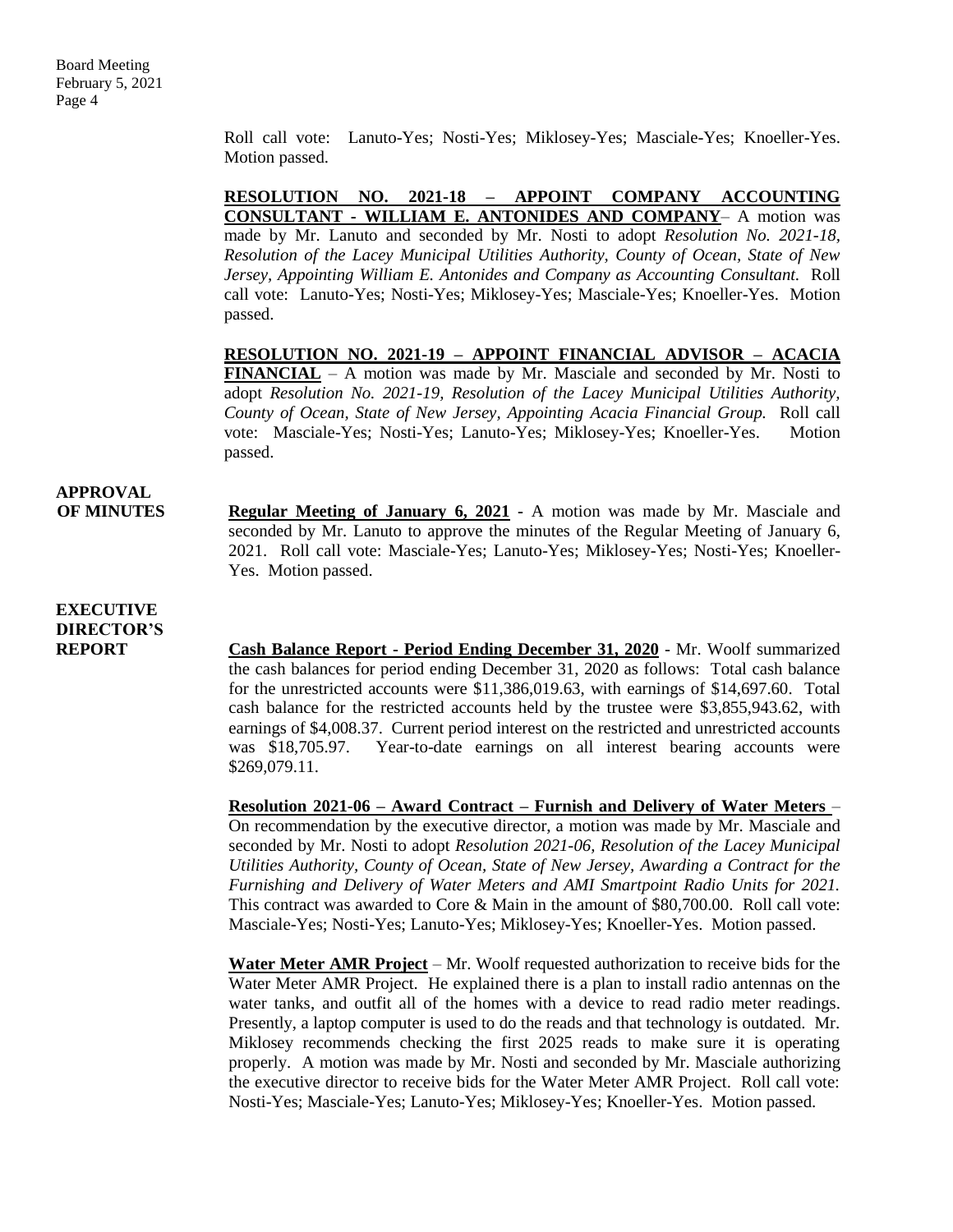**Temporary Laborers for Route 9 Water Main Project** – Mr. Woolf requested authorization to hire two temporary laborers for the Route 9 water main project. He explained there is a large project that will be starting where over 3,000 feet of water main will be installed down the eastside of Route 9. In order for this project to be done in an efficient timeframe, it would be necessary to hire two laborers for this project. Mr. Knoeller added there was a concern by LMUA staff should they have to attend to an emergency in the middle of laying the pipe the installation process would stop. Having these additional laborers can keep things going and not be interrupted. A motion was made by Mr. Masciale and seconded by Mr. Nosti authorizing the executive director to hire two temporary laborers for the Route 9 water main project. Roll call vote: Masciale-Yes; Nosti-Yes; Lanuto-Yes; Miklosey-Yes; Knoeller-Yes. Motion passed.

### **BUSINESS REPORT**

## **ENGINEER'S**

**REPORT Administration Building – Solar Panel Evaluation** – Mr. Dittenhofer reported bid specifications are being prepared for solar panel installation.

> **BRIC FEMA Grant Application** – Mr. Dittenhofer reported FEMA BRIC Grant Application has been completed and submitted for Island View Drive and Riverview Drive.

> **Repainting of Tank No. 1** – Mr. Dittenhofer reported interior bowl blasting and painting continues.

> **Column Investigation Well #7** – Mr. Dittenhofer reported A.C. Schultes is scheduled to reinstall pump with threaded column pipe February 2021.

> **Route 9 Watermain Extension** – Mr. Dittenhofer reported the contractor has mobilized and drilling operations started.

## **ATTORNEY'S**

**REPORT Route 9 Water Main Extension Project and Holtec Connection** – An attorney's report was submitted to the Authority outlining details of the Holtec connection to Route 9 water main extension project.

## **AUDITOR'S**

**REPORT Accountant's Status Report – Month Ended December 31, 2020** – Mr. Waldron reported sewer revenues had a favorable variance for the month, unfavorable on water. Sewer and water expenses had a favorable variance for the month and year-to-date. Sewer user charges had a favorable variance for the month, unfavorable on water. In regards to the Authority's actual usage exceeding its estimated usage through the OCUA, Mr. Woolf recommends finding out from the OCUA how often they have their meters calibrated. His concern the Authority paying extra because their meters haven't been checked.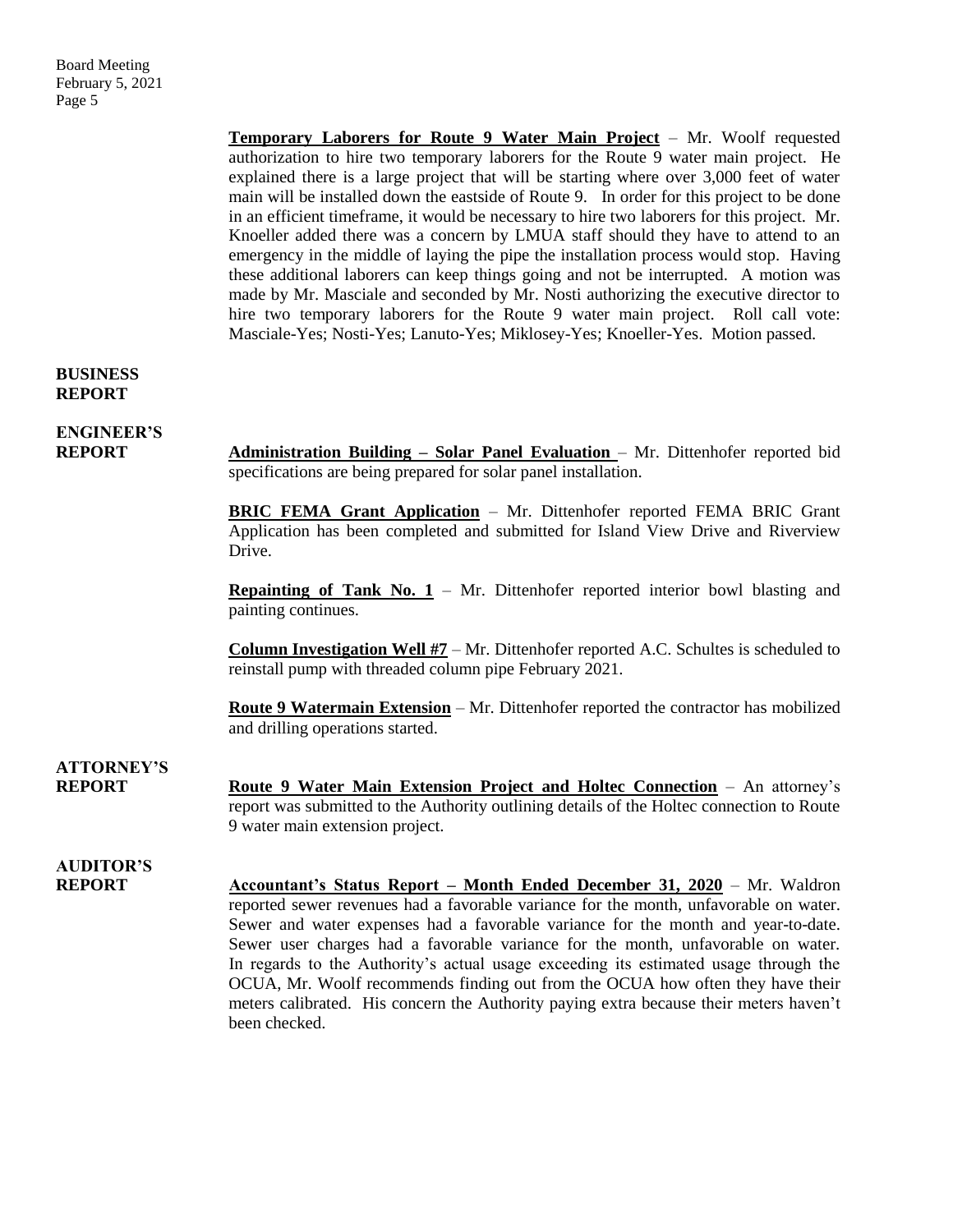#### **CORRESPONDENCE**

**Joe Cosaluzzo, Pine St.** – Requesting relief of utility bill, due to pipe leak in crawl space. Since the water from the leak did not go into the sewer system, a motion was made by Mr. Masciale and seconded by Mr. Lanuto to grant an adjustment on the sewer charges in the amount of \$461.82 (78,000 gallons). Roll call vote: Masciale-Yes; Lanuto-Yes; Miklosey-Yes; Nosti-Yes; Knoeller-Yes. Motion passed.

**Maryann Eckhart, Orlando Dr.** – Requesting relief of utility bill, due to pipe leak in crawl space. Since the water from the leak did not go into the sewer system, a motion was made by Mr. Nosti and seconded by Mr. Masciale to grant an adjustment on the sewer charges in the amount of \$229.46 (52,000 gallons). Roll call vote: Nosti-Yes; Masciale-Yes; Lanuto-Yes; Miklosey-Yes; Knoeller-Yes. Motion passed.

**Neil Abitabilo, Hollywood Blvd.** - Requesting relief of utility bill, due to a pipe leak in crawl space. Since the water from the leak did not go into the sewer system, a motion was made by Mr. Masciale and seconded by Mr. Nosti to grant an adjustment on the sewer charges in the amount of \$1,797.14 (253,000 gallons). Roll call vote: Masciale-Yes; Nosti-Yes; Lanuto-Yes; Miklosey-Yes; Knoeller-Yes. Motion passed.

### **OLD**

**NEW**

**BUSINESS** Mr. Knoeller asked Mr. Woolf to provide the Board with more information, or a demonstration on how the solar panel project will make the Authority more efficient.

**BUSINESS** There was no new business to discuss.

### **PUBLIC BUSINESS/**

**COMMENT Regina Discenza, Sunset Drive** - Mrs. Discenza asked that the Home Depot site, specifically the new tenant Encore Dental, be inspected to make sure they are not using salt for snow clearing services.

## **PAYMENT OF**

**WHEREAS**, the members of the Lacey Municipal Utilities Authority carefully examined all vouchers presented for payment of claims;

**NOW, THEREFORE, BE IT RESOLVED** by the Lacey Municipal Utilities Authority that:

1. Said vouchers in the sum of \$278,252.73 be and the same are hereby approved to be paid.

2. Said vouchers are listed on the attached computer check register.

A motion was made by Mr. Lanuto and seconded by Mr. Masciale to adopt the above resolution. Roll call vote: Lanuto-Yes; Masciale-Yes; Miklosey-Yes; Nosti-Yes; Knoeller-Yes. Motion passed.